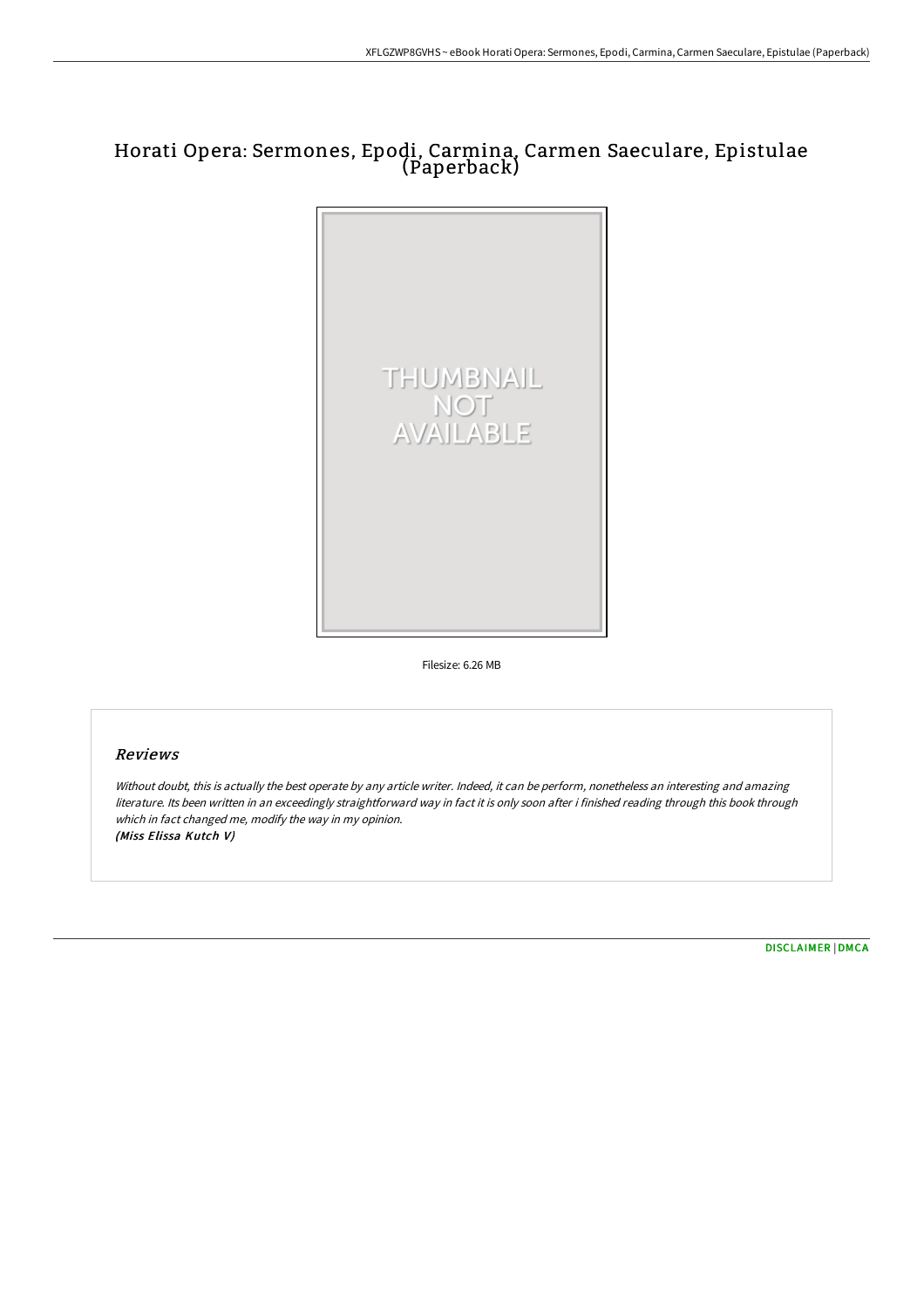# HORATI OPERA: SERMONES, EPODI, CARMINA, CARMEN SAECULARE, EPISTULAE (PAPERBACK)



To save Horati Opera: Sermones, Epodi, Carmina, Carmen Saeculare, Epistulae (Paperback) PDF, make sure you refer to the link listed below and save the ebook or have access to other information which are have conjunction with HORATI OPERA: SERMONES, EPODI, CARMINA, CARMEN SAECULARE, EPISTULAE (PAPERBACK) book.

Createspace Independent Publishing Platform, 2017. Paperback. Condition: New. Language: Latvian . Brand New Book \*\*\*\*\* Print on Demand \*\*\*\*\*. An edition of the works of Horace in Latin, in which the verses do not have line numbers. The idea behind removing the numbers is to make the reading experience less artificial and thus more enjoyable. There is no critical apparatus or introduction, just the text of the Roman poems, printed in a highly readable font. This is not a reprint but a new setting of texts of 1836, 1898, 1912, 1919 and 1929. Une edition des oeuvres d Horace en latin, dans laquelle les vers ne sont pas numerotes. L objet de cet enlevement est de rendre l experience du lecteur moins artificiel et par consequent plus agreable. Il n y a pas d appart critique ni d introduction, mais tout simplement le texte des poemes romains, imprime en caracteres hautement lisibles. Ce n est pas une reimpression mais plutot un nouveau reglage des textes de 1836, 1898, 1912, 1919 et 1929. Eine Ausgabe der Werke von Horaz in Latein, in der die Verse keine Zeilennummern haben. Die Idee hinter diesem Entfernen der Zahlen ist, die Leseerfahrung weniger unnaturlich und deswegen angenehmer zu machen. Es gibt keinen textkritische Apparat oder Einfuhrung, nur der Text der romischen Gedichte, gedruckt in einer sehr lesbaren SchriEart. Das ist kein Nachdruck, sondern eine neue Einstellung von Texten von 1836, 1898, 1912, 1919 und 1929. Un edizione delle opere di Orazio in latino, in cui i versi non sono numerati. Lo scopo di questo sequestro e quello di rendere l esperienza del lettore meno artificiale e quindi piu piacevole. Non vi e alcun apparato critico o introduzione, solo il testo della poesia romana, stampato in un carattere altamente leggibile. Questa non e una ristampa ma...

B Read Horati Opera: Sermones, Epodi, Carmina, Carmen Saeculare, Epistulae [\(Paperback\)](http://techno-pub.tech/horati-opera-sermones-epodi-carmina-carmen-saecu.html) Online  $\overline{\mathbf{m}}$ Download PDF Horati Opera: Sermones, Epodi, Carmina, Carmen Saeculare, Epistulae [\(Paperback\)](http://techno-pub.tech/horati-opera-sermones-epodi-carmina-carmen-saecu.html)